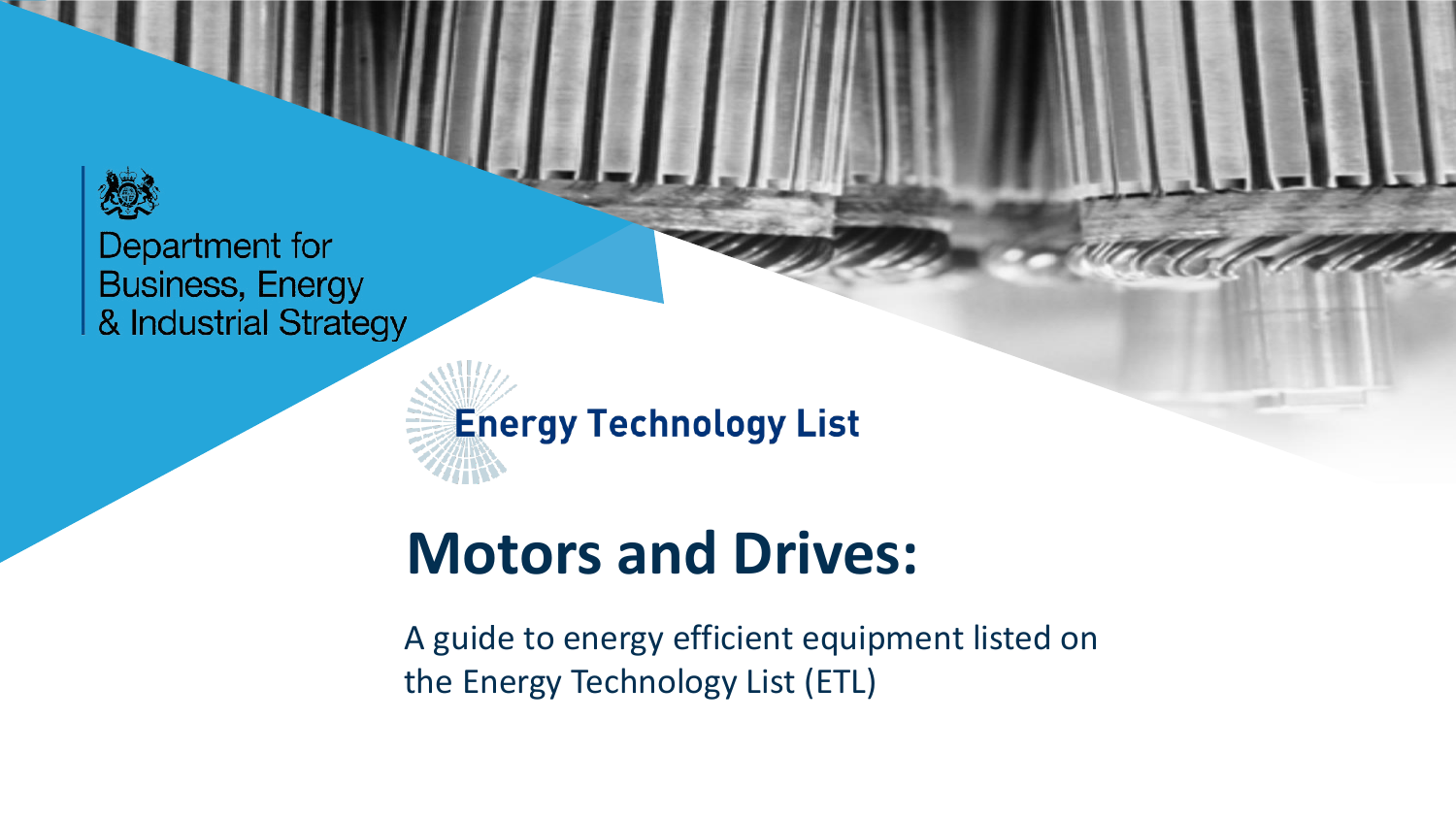

# **Contents**

**Energy Technology List** 

- **1. Introduction**
- **2. Setting the scene**
- **3. Line Operated Motors**
- **4. Variable Speed Drives**
- **5. Converter-Fed Motors**
- **6. Further Information**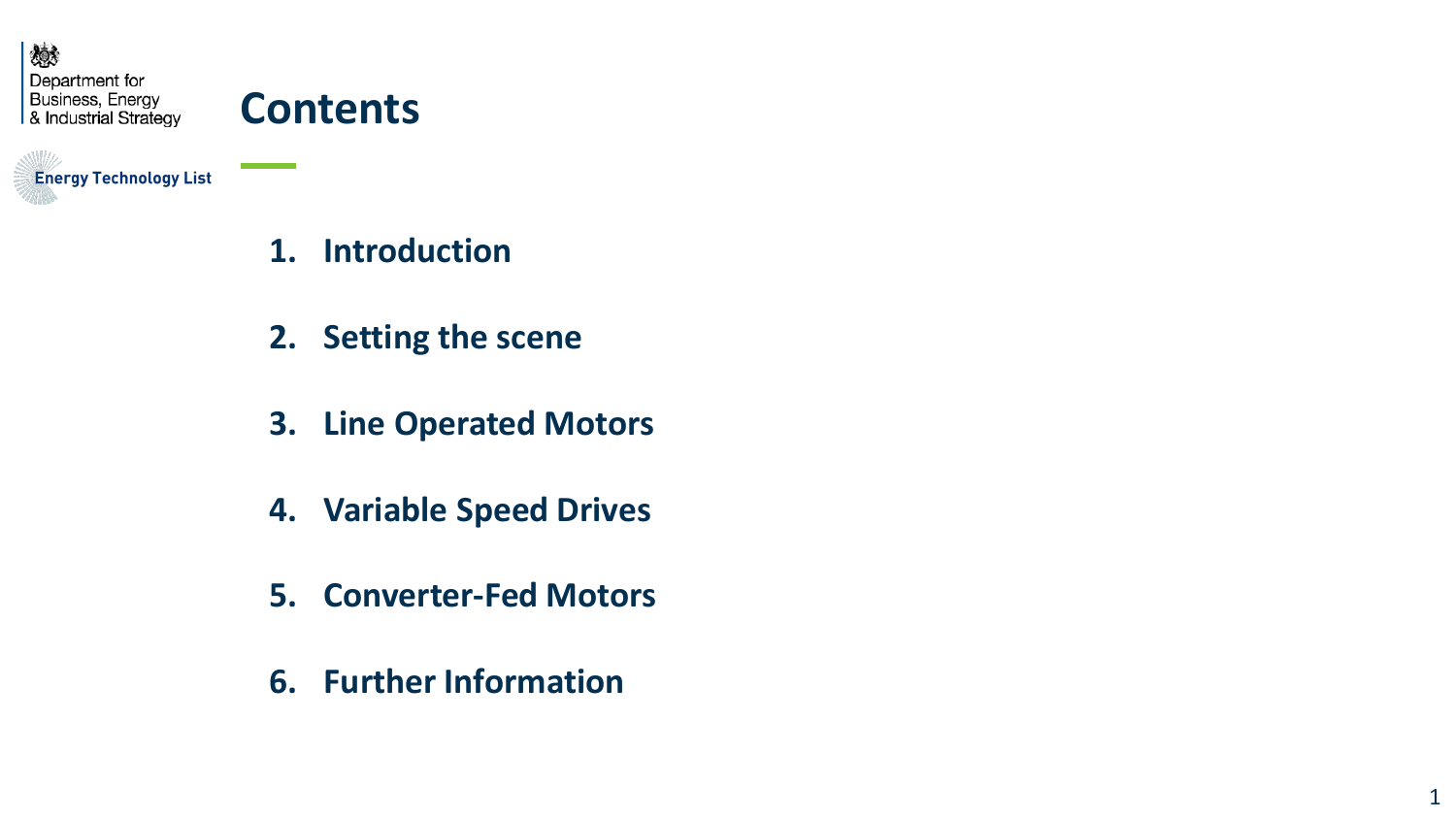**Eneray Technology List** 

# **Introduction**

The ETL is a government register of energy saving products. When you select products from the list you are choosing from amongst the most energy efficient products in the marketplace.

When replacing equipment, businesses are often tempted to opt for equipment with the lowest capital cost. However, such immediate cost savings may prove to be a false economy. Considering higher energy efficient products, means that life cycle costs are reduced, improving cash flow in the longer term.

Businesses can also claim accelerated tax relief through the Annual Investment Allowance (AIA) for investments in plant and machinery equipment. The AIA has been temporarily increased to £1 million from January 2019.

**This leaflet illustrates the benefits of investing in motors and drives energy saving equipment which qualifies for the ETL.** 

The ETL comprises two lists:

- **Energy Technology Criteria List**: defines the performance criteria that equipment must meet to qualify for the ETL;
- **Energy Technology Product List**: is the list of products that have been assessed as being compliant with ETL criteria.

Eligible motors and drives products on the ETL can be searched at: [https://etl.beis.gov.uk/engetl/fox/live/ETL\\_PUBLIC\\_PRODUCT\\_SEARCH](https://etl.beis.gov.uk/engetl/fox/live/ETL_PUBLIC_PRODUCT_SEARCH)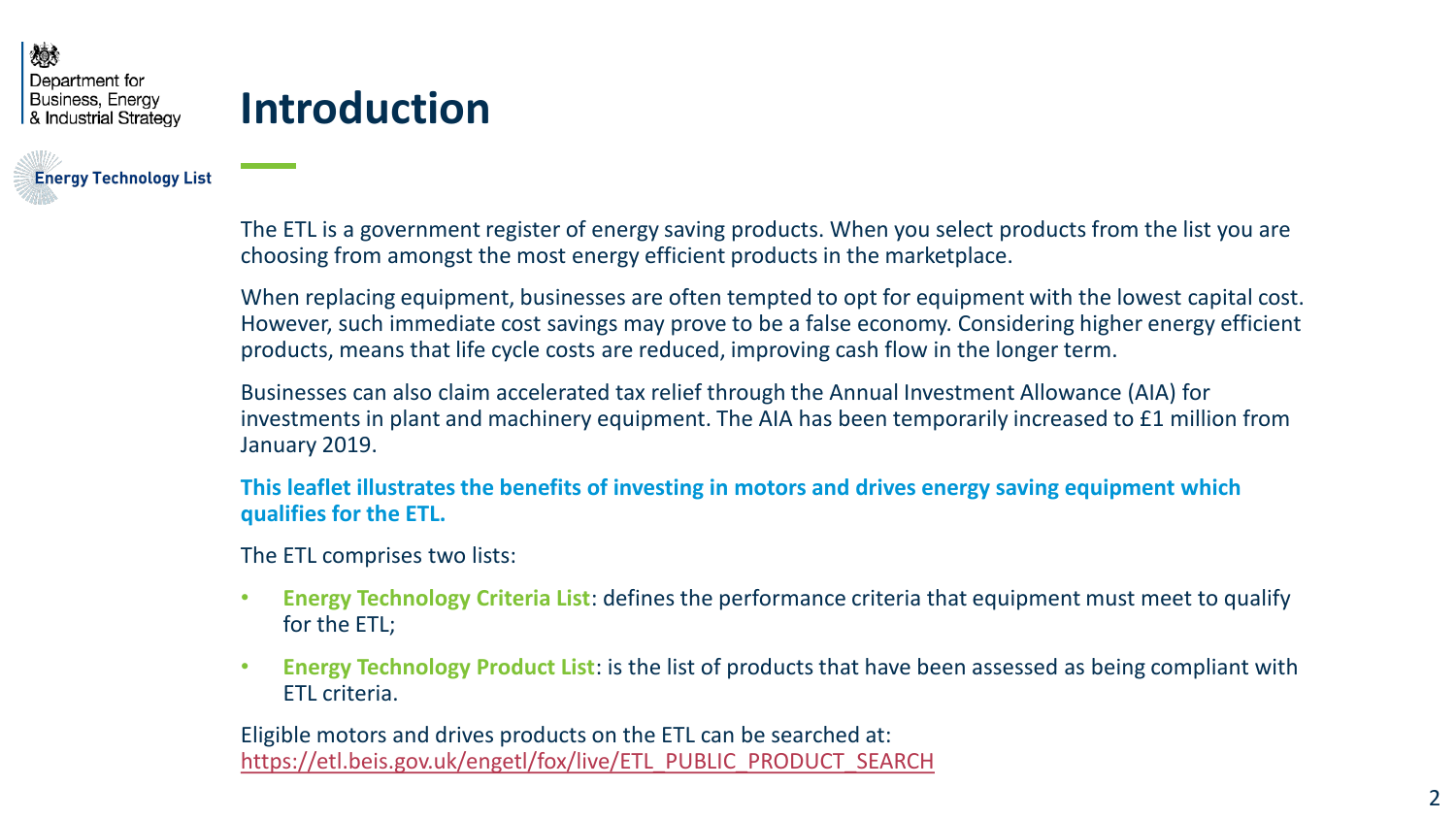# **Setting the scene**

**Enerav Technology List** 

**Did you know?** 

Information about an individual motor can be found on its name/ rating plate, and further detailed information is provided in the motor manufacturer's product literature

#### **Definition**

An electric motor is a device for converting electrical energy to rotary kinetic (movement) energy in order to power a process such as a pump, fan or conveyor. Motors can be found in the vast majority of equipment, for example:

- The fans that provide combustion air for gas to burn in a heating system.
- The pumps that deliver hot water to a heating system's radiators.
- The prime mover in an air compressor.
- The device that drives a convevor belt in a production line.

Electric motors are available in standardised sizes and power ratings typically ranging from 10W to several MW. There are different types of motor, each of which has different characteristics, advantages and applications. By far the most commonly used motor is the AC induction motor, which typically runs at a fixed speed when connected to an electrical supply.

The term 'drive' is used to mean many things in industry, including being used as a generic word for motors, for drive trains (such as gearboxes or pulley systems), and for motor controllers (e.g. variable speed drive).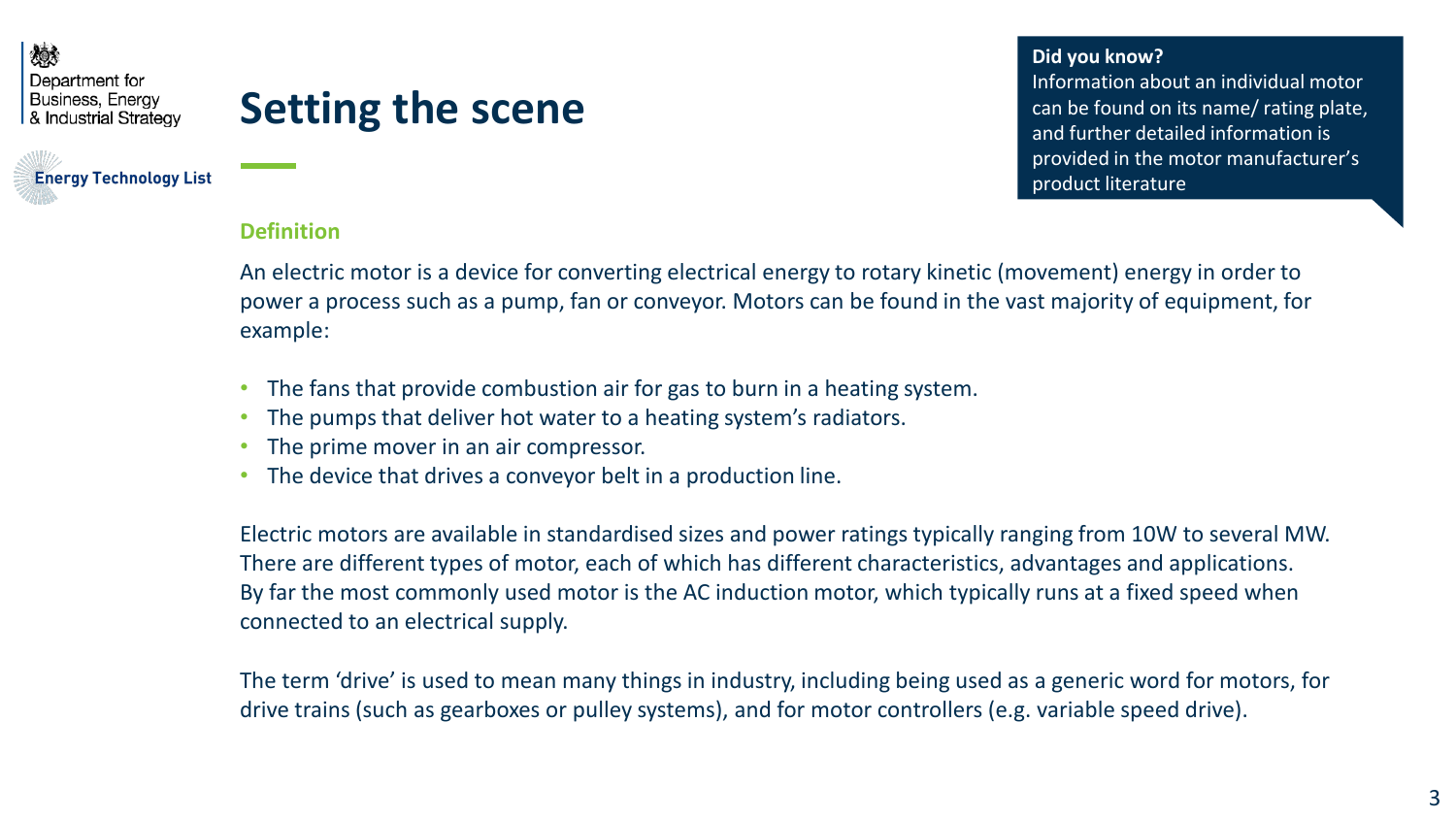# **Setting the scene**

### **Eneray Technology List**

### **Energy Usage**

Losses can be minimised and energy savings can be achieved by purchasing and installing energy efficient ETL listed equipment.

Electric motive power is likely to form a large part of an organisation's energy consumption. The energy consumed by a motor and drive system can be seen in the diagram below. In the example below, for every unit of electrical energy (kWh) supplied to a system less than 80% might be converted into useful movement at the load. It is not uncommon to see further energy losses in the system from the equipment being driven (for example a fan being driven by this system might result in a further 25-30% of energy losses).



#### **Did you know?**

Globally, electric motors and electricmotor driven systems are estimated to consume almost 50% of all electricity consumption and account for 70% of electricity consumption in industry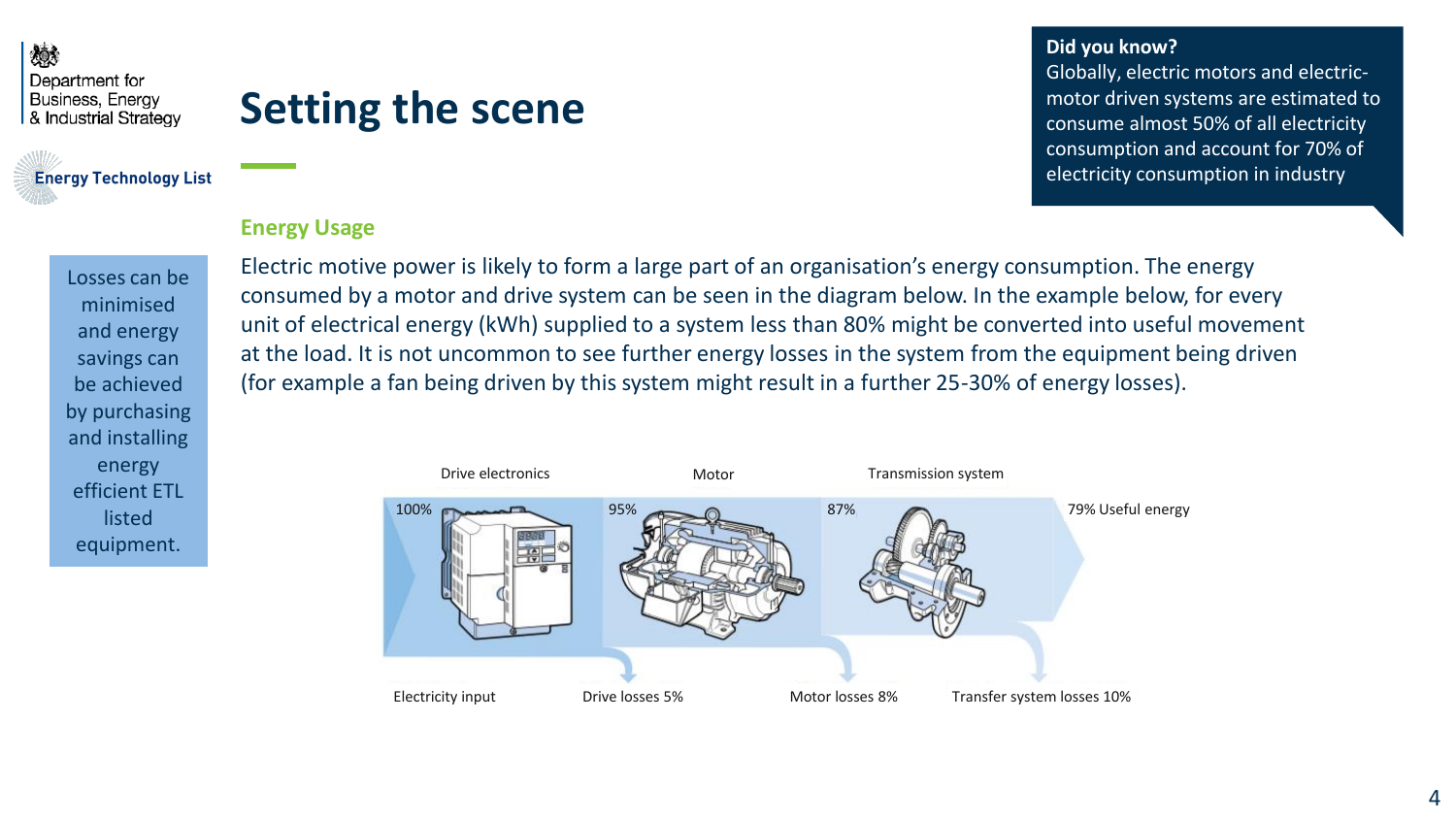# **Setting the scene**

**Eneray Technology List** 

#### **Assumptions**

**An ETL listed motor or drive must meet defined energy efficiency levels under various load conditions. In this document, the baseline scenario below has been used to calculate the potential financial (£), energy (kWh) and carbon savings (tonnes CO<sup>2</sup> ) unless otherwise indicated:**

- Motor system operates continuously, 8,760 hours a year
- Price for electricity 11.14p/kWh
- Carbon emissions for electricity 0.35156 kgCO<sub>2</sub>/kWh
- Assumed 89% existing efficiency replaced with 93% standard (IE3 motor) or ETL listed 94.5% efficiency (IE4 motor)
- Assumed typical saving of 25% when using a variable speed drive, and a variable speed drive efficiency of 95%
- ETL listed products are presumed to be in the top 25% of energy efficient products available in the marketplace

Energy cost and emissions data from BEIS 2017



© Ziehl-Abegg Variable Speed Drive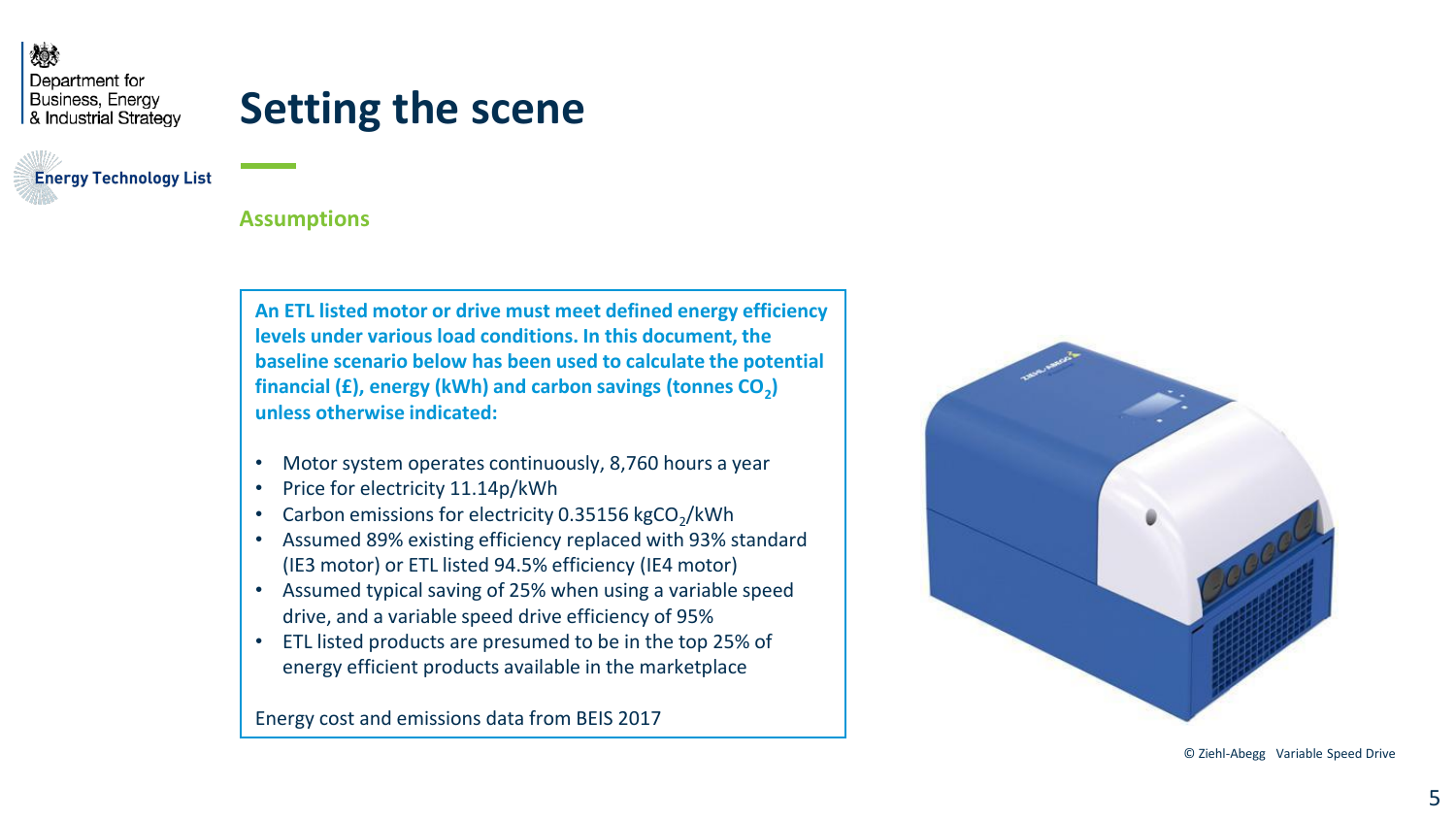### **Products eligible under the ETL: Line Operated Motors** 1/2

**Eneray Technology List** 

### **Line operated motors are covered by the ETL**

#### **Line operated motors**

The line operated ac motors technology covers products that are specifically designed to convert standard three phase electrical power into mechanical power, and to rotate a drive shaft at a fixed speed that is directly related to the frequency of the electrical power supply.

Line operated ac motors are used to drive plant and machinery throughout industry and commerce, and a wide range of 'general purpose' products are available in internationally agreed, standard designs with different rated power outputs, frame sizes, fixed operating speeds, and energy efficiency ratings.

The majority of line operated motors are ac induction motors. However, there are a series of new and more efficient motors entering the market. For example, hybrid permanent magnet motors use built in permanent magnets to reduce rotor losses and increase overall energy efficiency.

The diagram below shows the components of a fixed speed cage induction motor. As electrical power is applied to the motor, a rotating magnetic field is created around the stator (1). This induces currents and associated magnetic fields in the rotor  $(2)$ , causing the rotor and shaft  $(3)$  to spin. The shaft is mounted on bearings  $(4)$  and is able to rotate freely.

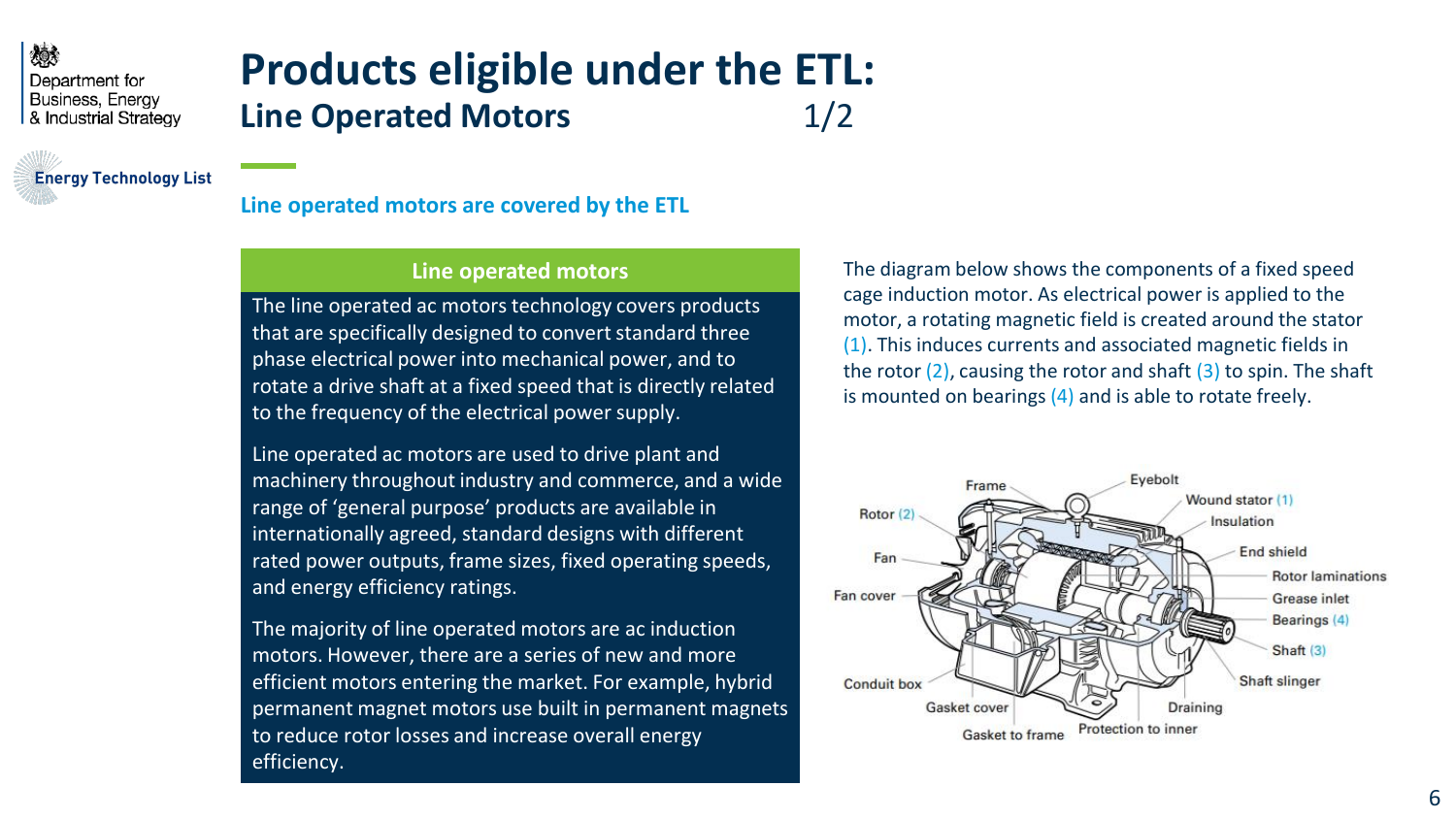### **Products eligible under the ETL: Line Operated Motors** 2/2

**Eneray Technology List** 

#### **Line operated motors are covered by the ETL**

#### **Line operated motors**

Line operated motors eligible under the ETL are fixed speed, three-phase caged motors, which operate from a supply voltage less than or equal to 1,000 Volts ac at a frequency of 50Hz. These motors must exceed a minimum efficiency level which depends on the kW rating and the number of poles the motor has. The number of poles in a motor relates to the rated fixed speed of that motor.



**Example: Replacing a 22kW 4-pole single speed induction motor which has previously been rewound, by an equivalent ETL model operating 24 hours a day, 365 days a year at full load will result in the following potential annual savings:**

- £1,400
- 12,600 kWh
- 4.4 tonnes  $CO<sub>2</sub>$

**Choosing an ETL listed replacement will save approximately £360, 3,300kWh and 1.1tCO<sup>2</sup> more than a standard (IE3) replacement motor.**

**With a typical additional capital cost of £270\*, and lifetime energy and AIA benefits of around £3,760 compared to a non-ETL listed unit at today's prices, the financial benefit of choosing an ETL listed product is over 13 times the additional cost. Furthermore, with a potential AIA of approximately £220 in year 1 plus additional energy savings, the extra capital cost is recovered within the first year of purchase.**

\*£1,170 and £900 capital costs for an ETL and non-ETL compliant unit respectively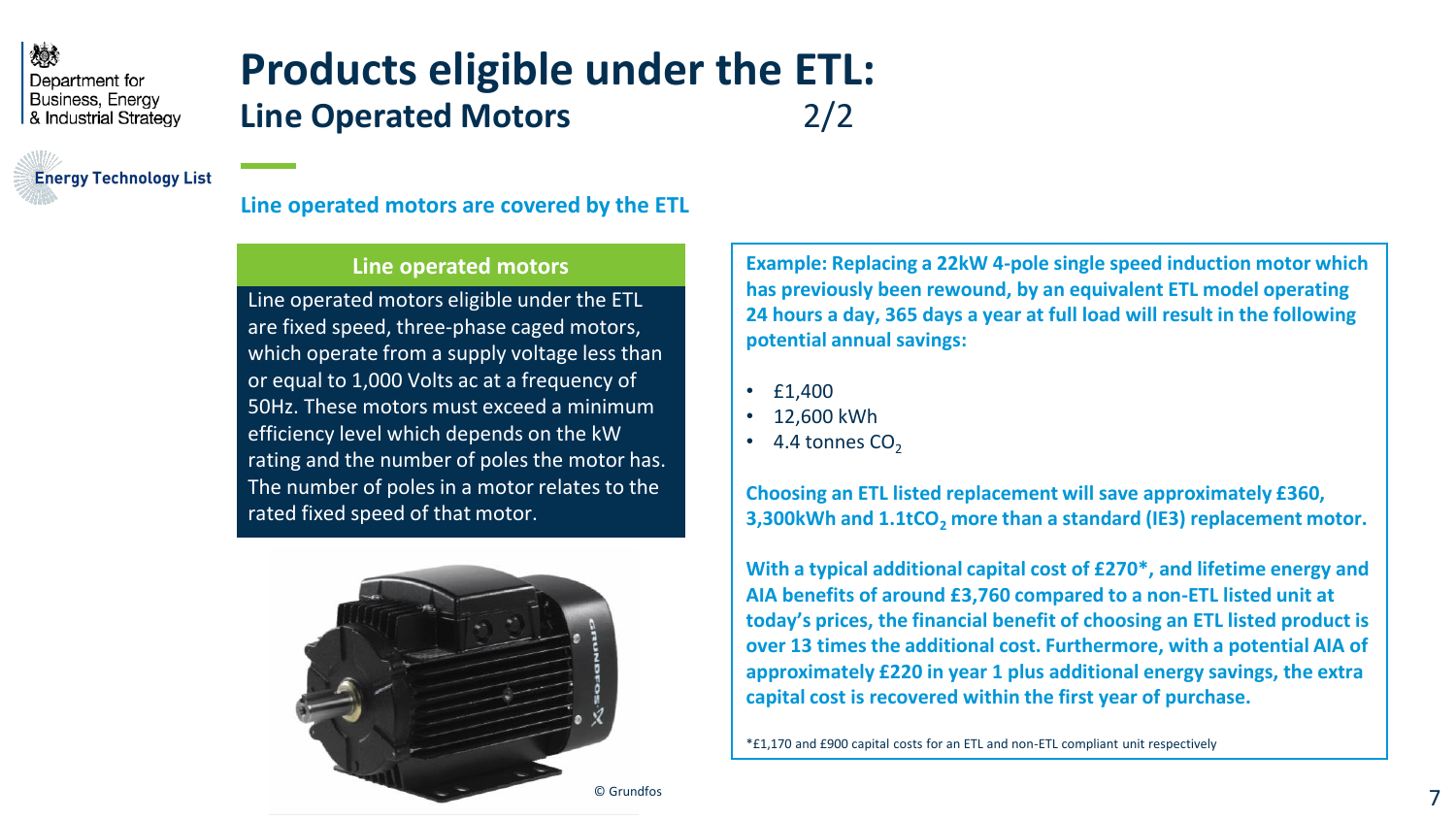

Savings of up to 50% of energy use are achievable by reducing the fan or pump motor speed by 20%

## **Products eligible under the ETL: Variable Speed Drives** 1/2

**Variable speed drives are covered by the ETL**

#### **Variable speed drives**

Line operated motors (typically induction motors) run at fixed speeds and are ideally suited to applications where a constant motor output speed is required, for example a conveyor. However, there are some applications where varying motor output speeds are preferable, for example fans, pumps, winders and precision tools. Reducing the speed of a pump is more efficient than running the pump at full speed, and closing a valve to control the flow.

A variable speed drive (VSD), is an electronic device that controls the characteristics of a motor's electrical supply. Therefore, it is able to control the speed and torque of a motor, achieving a better match with the process requirements of the machine it is driving. For applications where variable control is desirable, slowing down a motor with a VSD can reduce energy use substantially.

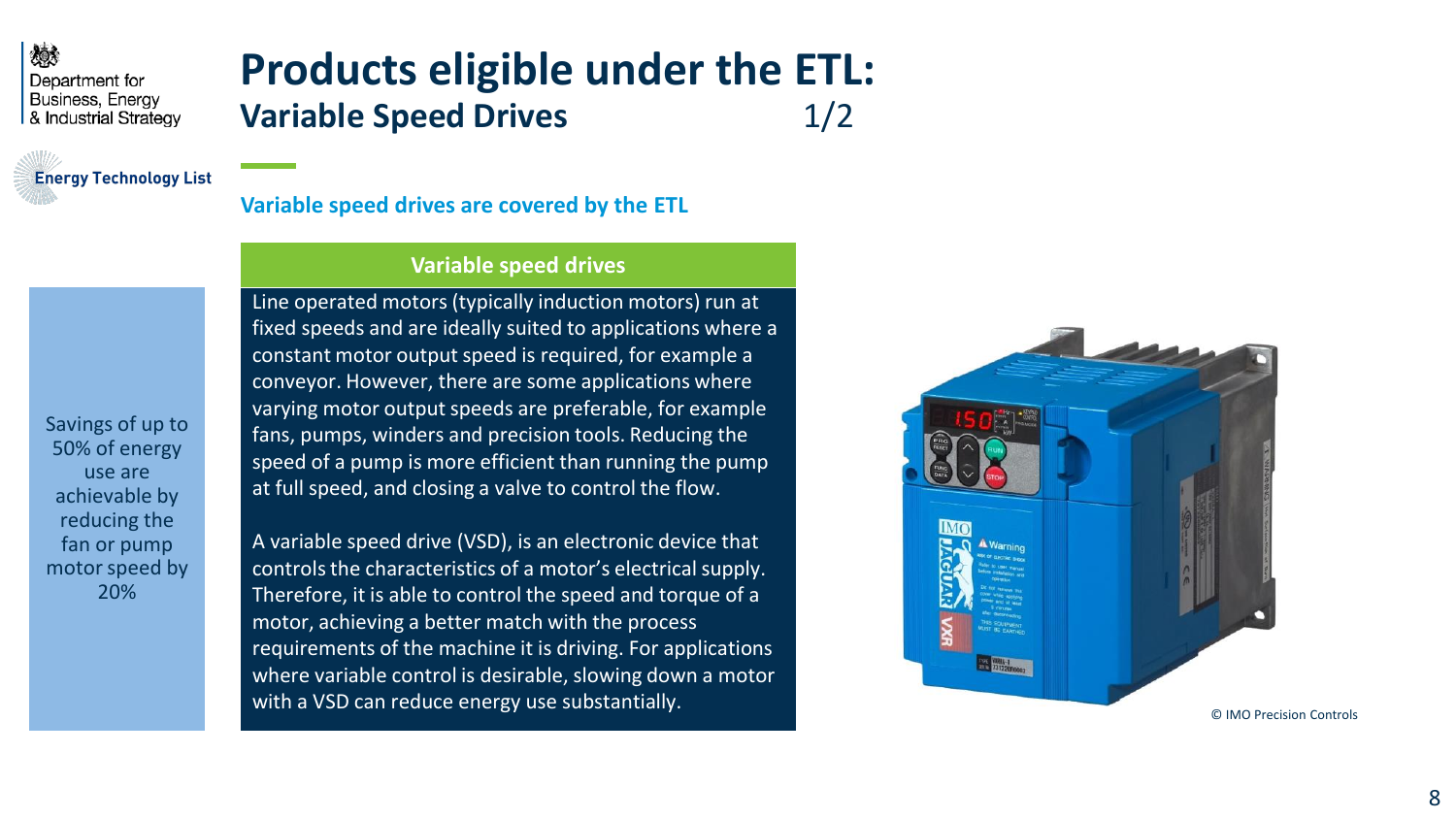# **Products eligible under the ETL: Variable Speed Drives** 2/2

**Eneray Technology List** 

**Variable speed drives are covered by the ETL**

#### **Variable speed drives**

Variable speed drives may be purchased either as a stand-alone product or purchased as part of another item of plant or machinery. They are included on the Energy Technology List because they can realise substantial energy savings when used to control the speed of machinery. The ETL covers two categories of products:

- 1. Variable Speed Drives for line operated ac motors (as defined within the ETL category line operated ac motors)
- 2. Variable Speed Drives for converter-fed motors (as defined within the ETL category converter-fed motors)

**Example: An ETL listed VSD is fitted to an ETL listed 22kW 4-pole single speed (line operated) ac induction motor, which drives a continuously running pump that circulates water around a closed loop. The VSD replaces a valve to modulate the flow in the circuit. There is an assumed 20% reduction in pump speed possible with no change in performance of system. The potential annual savings are:**

- £5,700
- 51,200 kWh
- $\cdot$  18 tonnes CO<sub>2</sub>

**With a typical capital cost of around £1,960 and lifetime energy and AIA benefits of around £57,650 at today's prices, the financial benefit of choosing an ETL listed product is over 29 times the cost. Furthermore, with a potential AIA of approximately £370 in year 1 plus additional energy savings, the capital cost is recovered within the first year of purchase.**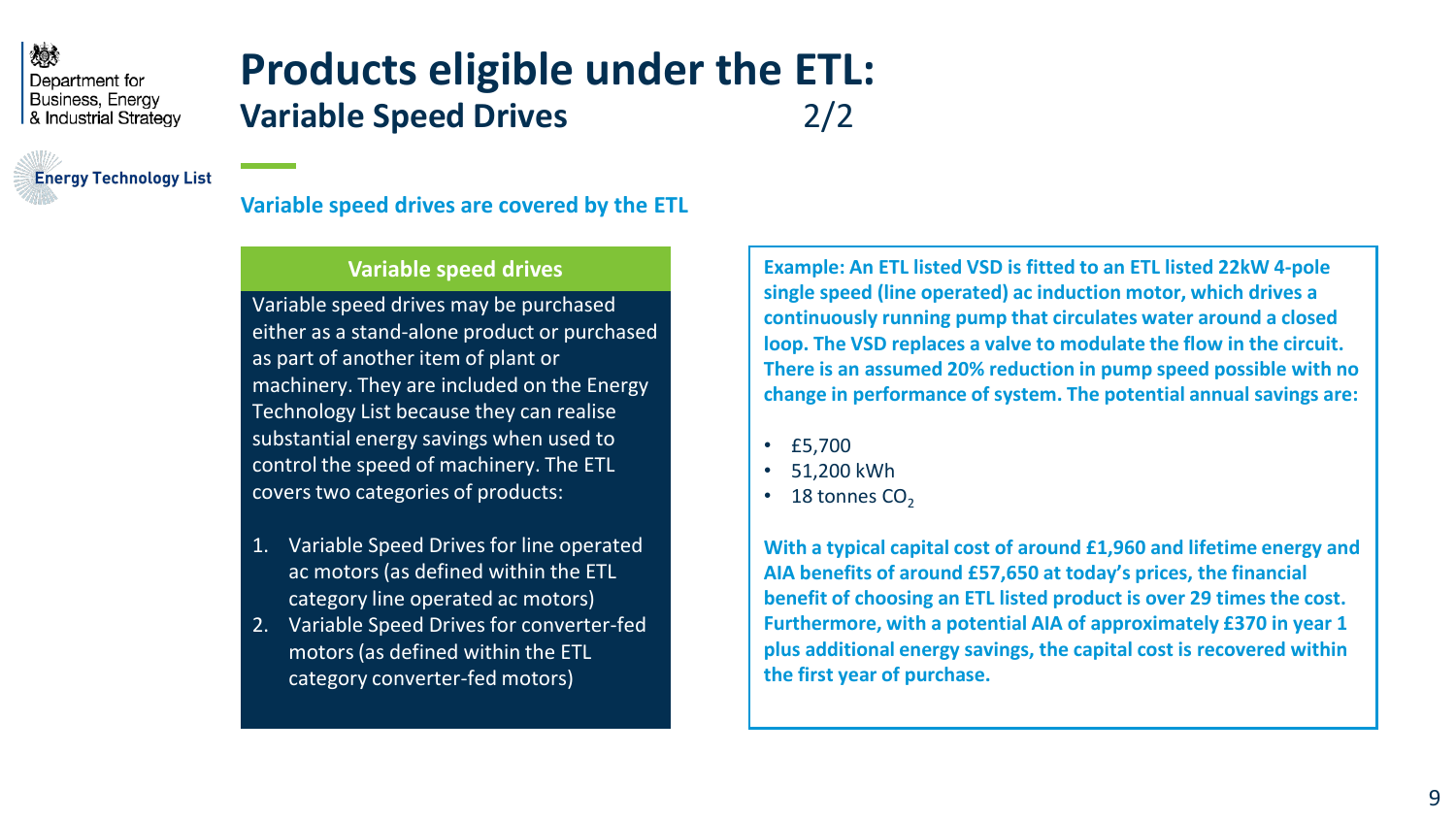

**Eneray Technology List** 

### **Converter -fed motors are covered by the ETL**

#### **Converter -fed motors**

Converter -fed motors are products that are specifically designed to convert electrical power into mechanical power, by rotating a drive shaft at a speed that is directly related to the electrical power supplied to the motor.

For the ETL, converter -fed ac motor drives consist of a motor, and a matched, electronic variable speed drive (VSD) that is specifically designed to provide the multi -phase electrical power input needed to operate the motor, and to vary its speed in a controlled manner in response to an external signal.

Converter -fed motors are applied throughout industry and commerce in a wide range of 'general purpose' and specialist applications.

Converter -fed motors are available in a wide range of designs and efficiencies. The ETL aims to supports the purchase of higher efficiency products. The ETL covers three categories of product:

- 1. Converter -fed ac motors (sold without VSD).
- 2. Integrated converter -fed motor drive units.
- 3. Matched converter -fed motor drive packages



© Grundfos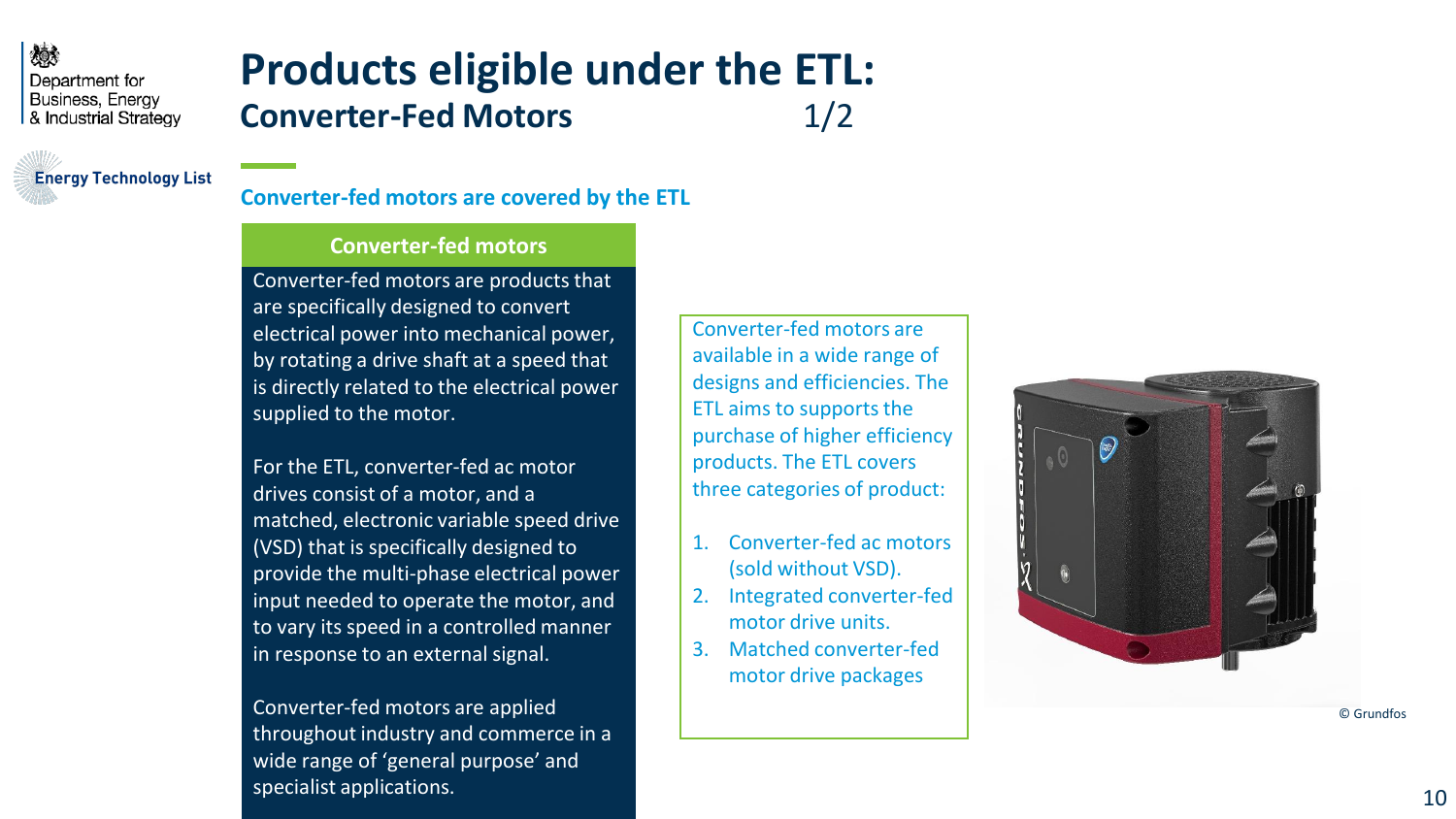

# **Products eligible under the ETL: Converter-Fed Motors** 2/2

**Converter-fed motors are covered by the ETL**

#### **Converter-fed motors**

As converter-fed motors are powered from converters (variable speed drives) they can realise substantial savings in a wide range of applications, especially when driving variable loads such as fans, pumps, compressors etc. The most common converter-fed motors are permanent magnet synchronous motors (PMSM) and electrically commutated (EC) motors.

PMSM rotors are fitted with permanent magnets which create the rotor magnetic field, rather than aluminium or copper rotor bars (used in induction motors) which incur extra losses.

EC motors are dc motors with an integrated drive allowing direct connection to ac electricity supply. They are more efficient than induction motors as they use permanent magnets rather than copper windings. In addition, the drive also allows more efficient operation at lower speeds, and they are increasingly commonly supplied with fans.

A more recent technology which also falls into this category is synchronous reluctance motors. These are packaged with a drive so can also operate at variable speed, and have an innovative rotor design which reduces losses. Converter-fed motors are often smaller and require less cooling. They generally do not require a gearbox, as they have a high turn down which allows operation across a range of speeds & torques.